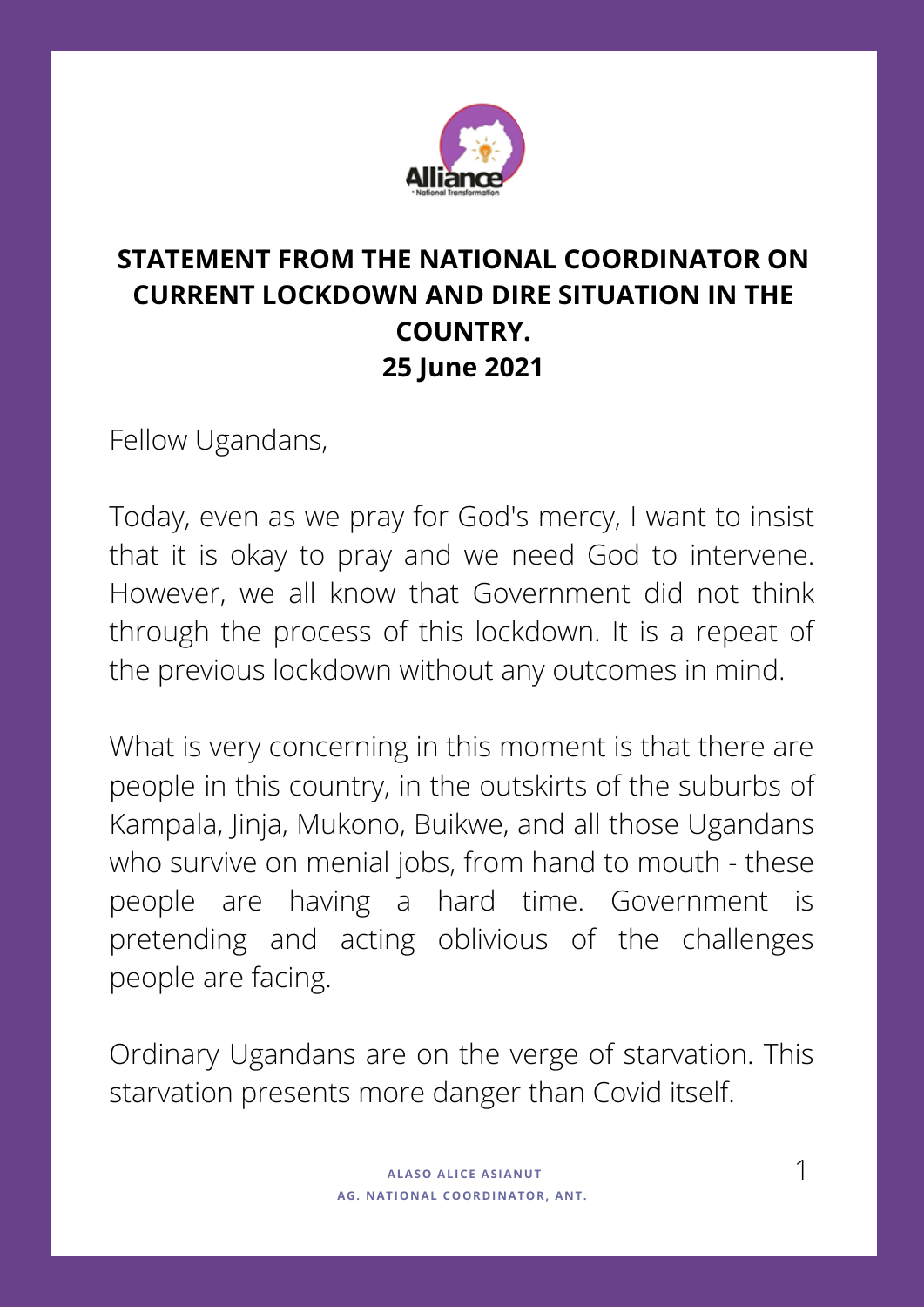

Even if one goes into isolation, stays home, washed their hands etc., if you have no food to eat, you cannot hide from hunger. Children, mothers, patients are on the verge of starvation.

For a Government that has watched its medical services get run down, massive unemployment worsening, and over the years depended on a boda boda economy, this hypocrisy is very disturbing and infuriating.

I am calling on Government tonight; we are ready to pray and we have been praying BUT we need food. Ugandans need food urgently. The money donations are good but you do not even know who has a phone, or the oldest persons deep in the villages and whether or not they have a phone. Are we now going to wait to for people to register phones they do not have? Government is using this as an excuse to delay intervention.

As the Alliance for National Transformation, we are of the view that mobile money is a good and quick option but the process must be transparent. What is the criteria guiding the selection of these vulnerable people per village?